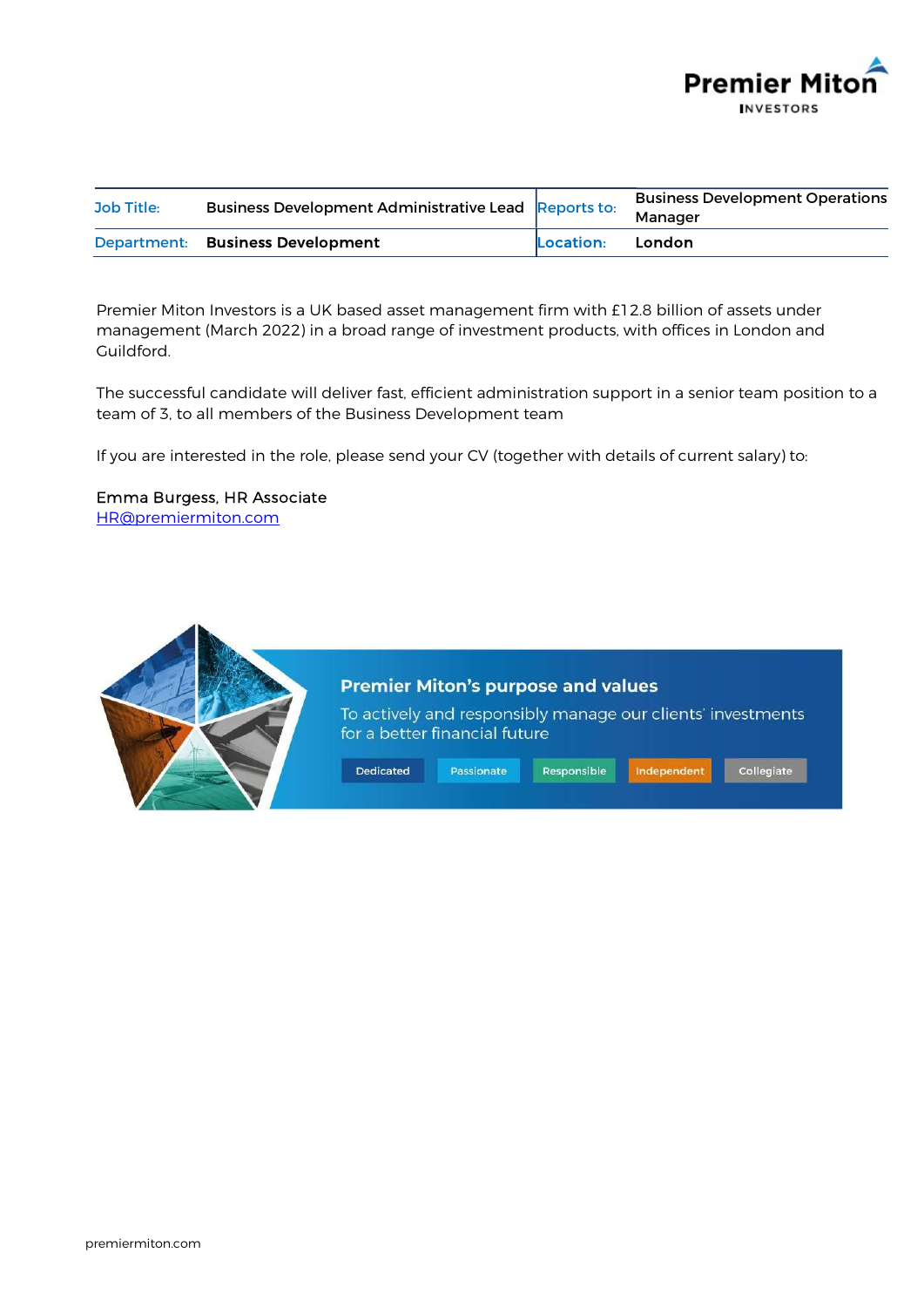

| <b>Principal Responsibilities / Deliverables</b>                |                                                                                                                                                                                                                                                                                                      |  |  |  |
|-----------------------------------------------------------------|------------------------------------------------------------------------------------------------------------------------------------------------------------------------------------------------------------------------------------------------------------------------------------------------------|--|--|--|
| <b>Responsibility</b><br><b>Associated Tasks / Deliverables</b> |                                                                                                                                                                                                                                                                                                      |  |  |  |
| <b>Business</b><br>Development<br>Administration                | Prepare monthly expense claims for all members of the Business Development<br>team ensuring these are accurately completed, all supporting receipts<br>appended and that they are submitted on a timely basis to Finance<br>Smoothly co-ordinate meetings and appointment schedules for the Business |  |  |  |
|                                                                 | Development team, where required<br>Organise diaries of key individuals                                                                                                                                                                                                                              |  |  |  |
|                                                                 | $\bullet$                                                                                                                                                                                                                                                                                            |  |  |  |
|                                                                 | Manage travel arrangements, ensuring a good flow of communication<br>regarding status and plans and comprehensive, accurate itineraries are handed<br>over in advance                                                                                                                                |  |  |  |
|                                                                 | Support the Business Development team by completing and submitting all gifts<br>and hospitality forms to managers and Compliance for approval in accordance<br>with Premier Miton's gifts and hospitality policy                                                                                     |  |  |  |
|                                                                 | Produce data analytics and fund comparisons using FE and Defaqto.<br>$\bullet$                                                                                                                                                                                                                       |  |  |  |
|                                                                 | Liaise with multiple teams to source key fund information for clients or the sales<br>team.                                                                                                                                                                                                          |  |  |  |
|                                                                 | Type correspondence accurately and in good time (dictated, from hand-written<br>$\bullet$<br>copy and/or from simplified notes)                                                                                                                                                                      |  |  |  |
|                                                                 | Prepare presentations in PowerPoint / Word where required                                                                                                                                                                                                                                            |  |  |  |
|                                                                 | File all documents, reports and papers (both electronic and soft copy) for the<br>team in a well-organised and appropriately accessible system                                                                                                                                                       |  |  |  |
|                                                                 | Assist the Business Development team as and when required with the<br>maintenance of data input in the Group's CRM system, noting that<br>responsibility for ensuring all content is completed remains with the Business<br>Development team                                                         |  |  |  |
|                                                                 | Assist in the organising and logistics of any external client events or conferences                                                                                                                                                                                                                  |  |  |  |
|                                                                 | Organise and plan the internal sales weekly and monthly meetings and any<br>offsite events.                                                                                                                                                                                                          |  |  |  |
|                                                                 | Minute taking for weekly meetings and when requested.                                                                                                                                                                                                                                                |  |  |  |
|                                                                 | Maintaining, running multiple reports on a weekly basis.                                                                                                                                                                                                                                             |  |  |  |
|                                                                 | Oversee the teams workload and inboxes and distribute tasks accordingly<br>$\bullet$                                                                                                                                                                                                                 |  |  |  |
|                                                                 | Process yearly appraisals and KPI's for the Business Development team.                                                                                                                                                                                                                               |  |  |  |
|                                                                 | New team member onboarding and induction planning.                                                                                                                                                                                                                                                   |  |  |  |
|                                                                 | Host weekly team meetings for the administration team.                                                                                                                                                                                                                                               |  |  |  |
| Cover                                                           | Provide holiday, sickness, lunchtime, critical workload and ad hoc cover for<br>other members of the office support team.                                                                                                                                                                            |  |  |  |
| <b>General</b>                                                  | Maintain personal awareness of the FCA's 6 Treating Customers Fairly Consumer<br>Outcomes and ensure customers and/or funds are being treated fairly                                                                                                                                                 |  |  |  |
|                                                                 | Comply with anti-money laundering rules and properly report any possible non-<br>compliance within the department                                                                                                                                                                                    |  |  |  |
|                                                                 | Complete all required training and carry out all appropriate duties, along with<br>any non-core duties as may be reasonably required by the management team,<br>in a timely, efficient manner and with good will                                                                                     |  |  |  |
|                                                                 | Engage unequivocally in upholding Premier Miton's cultural values and in our<br>aim of creating a highly regarded brand, a first class resource for our investors,<br>and a genuinely agreeable place to work                                                                                        |  |  |  |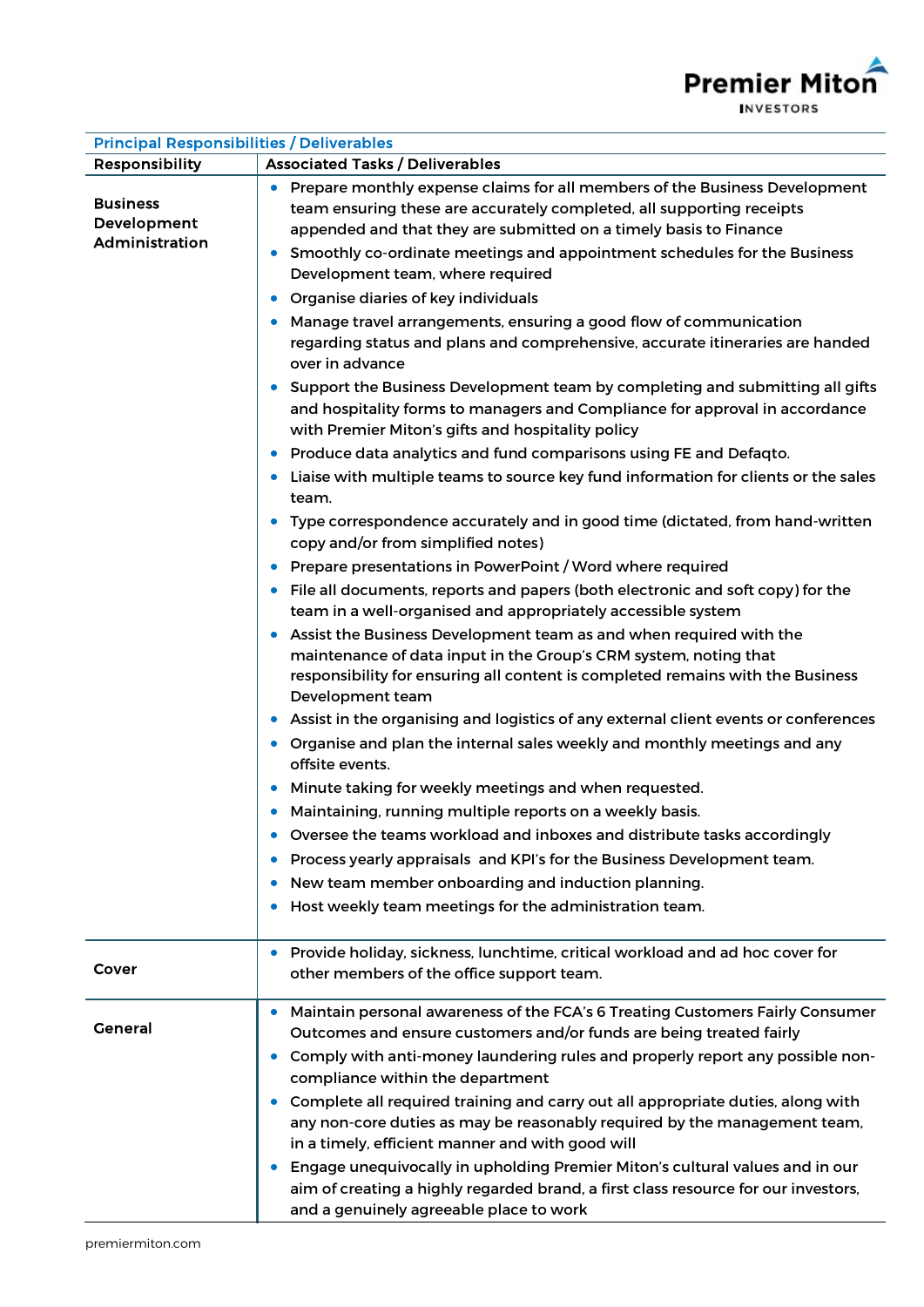**Premier Mit INVESTORS** 

| <b>SM&amp;CR</b><br><b>Individual Conduct</b> | Act with integrity.<br>Act with due care, skill and diligence.<br>Be open and co-operative with the FCA.<br>Pay due regard to the interests of customers and treat them fairly.<br>Observe proper standards of market conduct. |
|-----------------------------------------------|--------------------------------------------------------------------------------------------------------------------------------------------------------------------------------------------------------------------------------|
|-----------------------------------------------|--------------------------------------------------------------------------------------------------------------------------------------------------------------------------------------------------------------------------------|

# Education, Experience, Skills and Abilities

### Education / Qualification

**Crade A or A<sup>\*</sup> in Maths and English at GCSE** 

## Experience / Knowledge

- Previous experience in fund management / financial services and professional SME environment
- Experience working in a professional environment and in a client-facing role

### Skills

- Outstanding proactive, resilient, diplomatic, and solutions-oriented approach to work.
- Extremely high standards of accuracy and attention to detail without loss of speed
- IT- and internet-literate, especially in web research, MS Office applications and particularly **Outlook**
- Good use of English (including, spelling, grammar, spoken English and oral communication style)
- Pro-active; able to self-motivate, work independently, and use own initiative in the absence of clear guidelines
- An efficient, calm, fast and flexible approach; follows work through, prioritises workload to meet targets and deadlines; adapts quickly to changing requirements
- Highly team-oriented; shares knowledge and information openly and honestly, works collaboratively and manages relationships to sustain strong relationships within the team
- Comfortable operating in an SME culture and environment
- Maintains absolute integrity and confidentiality; is trustworthy, honest, credible, and reliable
- Is emotionally resilient, can be assertive/firm as needed to manage diaries successfully; has a healthy dose of humility and is perspicacious; shows ability to collaborate across the business and to adapt style to build and maintain relationships

### Characteristics

- Adopts a positive attitude to work, a "sleeves-rolled-up" and "can-do" attitude even when faced with challenges; able to navigate complexity by generating ideas, problem-solving and being resourceful
- Takes care over personal appearance and adopts a professional manner and dress code at all times